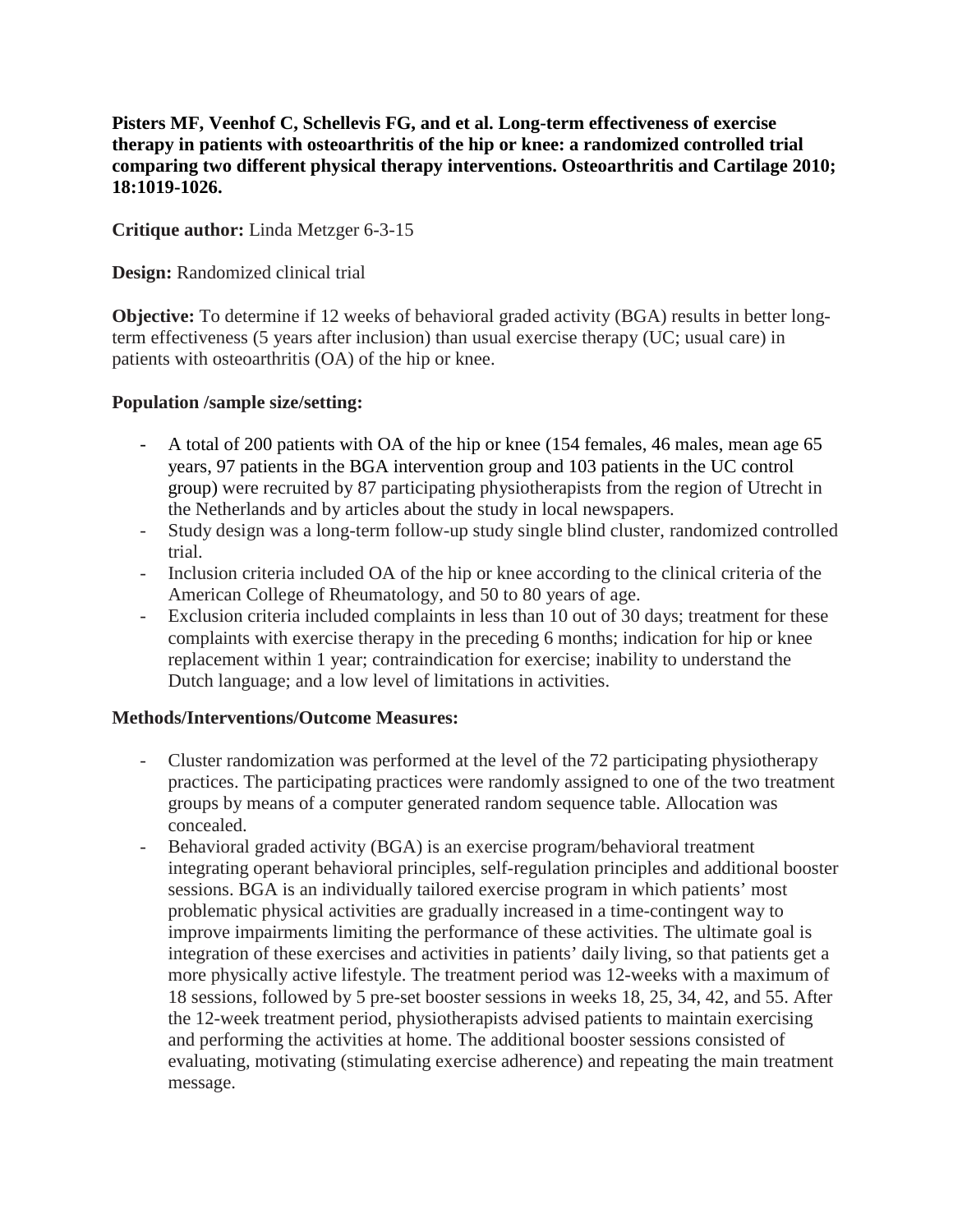- The physical therapists in the UC control group treated the patients with hip and/or knee OA according to the Dutch physical therapy guideline which emphasizes information and advice, exercise therapy, and encouragement of a positive coping strategy. It recommends maintaining exercising at home after discharge. The treatment period was a maximum of 18 sessions within 12 weeks.
- Both BGA and UC were given individually by physical therapists in primary care trained on the allocated treatment.
- X-rays of the hip and/or knee were scored for each patient according to the Kellgren and Lawrence scale.
- Primary outcome measures were pain in the last 48 hours and physical function, both assessed using the WOMAC, and patient global assessment (PGA).
- Secondary outcome measures were patient-oriented physical function, physical performance, health care utilization, and the number of joint replacement surgeries.
- Assessments for all primary and secondary outcome measures took place at baseline before the exercise intervention, 3, 9, 15 and 60 months' follow-up performed by a researcher blinded to treatment assignment. The patients were instructed not to mention their allocation.
- Data were analyzed according to intent-to-treat principle.
- Estimated sample size was 200 patients total yielding a power of 80% to detect small to medium-sized effects (effect-size  $=0.2-0.4$ ) in the outcome measures of pain and physical functioning, at two-sided significance level of 0.05 given a maximum loss to follow-up of 20%.

### **Results:**

- Baseline characteristics and outcome measures of the groups displayed no significant differences between the groups, but the UC control may have consisted of patients with more severe OA. The UC control group consisted of a larger percentage (45% vs 35%) of patients with symptoms lasting greater than 5 years and a larger percentage of patients with moderate to severe OA for both the knee (61% vs 52%) and the hip (97% vs 86%).
- The 60 months' follow-up assessment was completed by 76 BGA patients and 73 UC patients (149 total).
- Fifty-five physical therapists treated the patients included in this study.
- At 60 months' follow-up, 35% of the UC patients and 28% of the BGA patients were still adherent to the recommended home exercises  $(OR = 0.69 [0.3-1.4]).$
- In the long-term (60 months' follow-up), patients in both treatment groups improved on all primary outcome measures. The differences between treatment groups in pain (-0.18, 95% CI = -1.7-1.4), physical function (-1.92, 95% CI = - 6.5 to 2.6) and PGA (OR = 0.67,  $CI = 0.3$  to 1.4) were small and not statistically significant. Similar results were found on most secondary outcome measures at 60 months' follow-up.
- The only significant difference between treatment groups was that a greater percentage of the patients in the UC group (25 patients, 24.3%) underwent a joint replacement surgery during the study period compared to 14 (14.4%) patients in the BGA group. The risk for joint replacement surgery was significantly higher for patients treated with UC compared to BGA (hazard ratio = 2.10, 95% CI = 1.1-4.1) and even more pronounced when the analysis included only patients with hip OA (hazard ratio =  $2.87$ ,  $95\%$  CI = 1.1-7.3). No